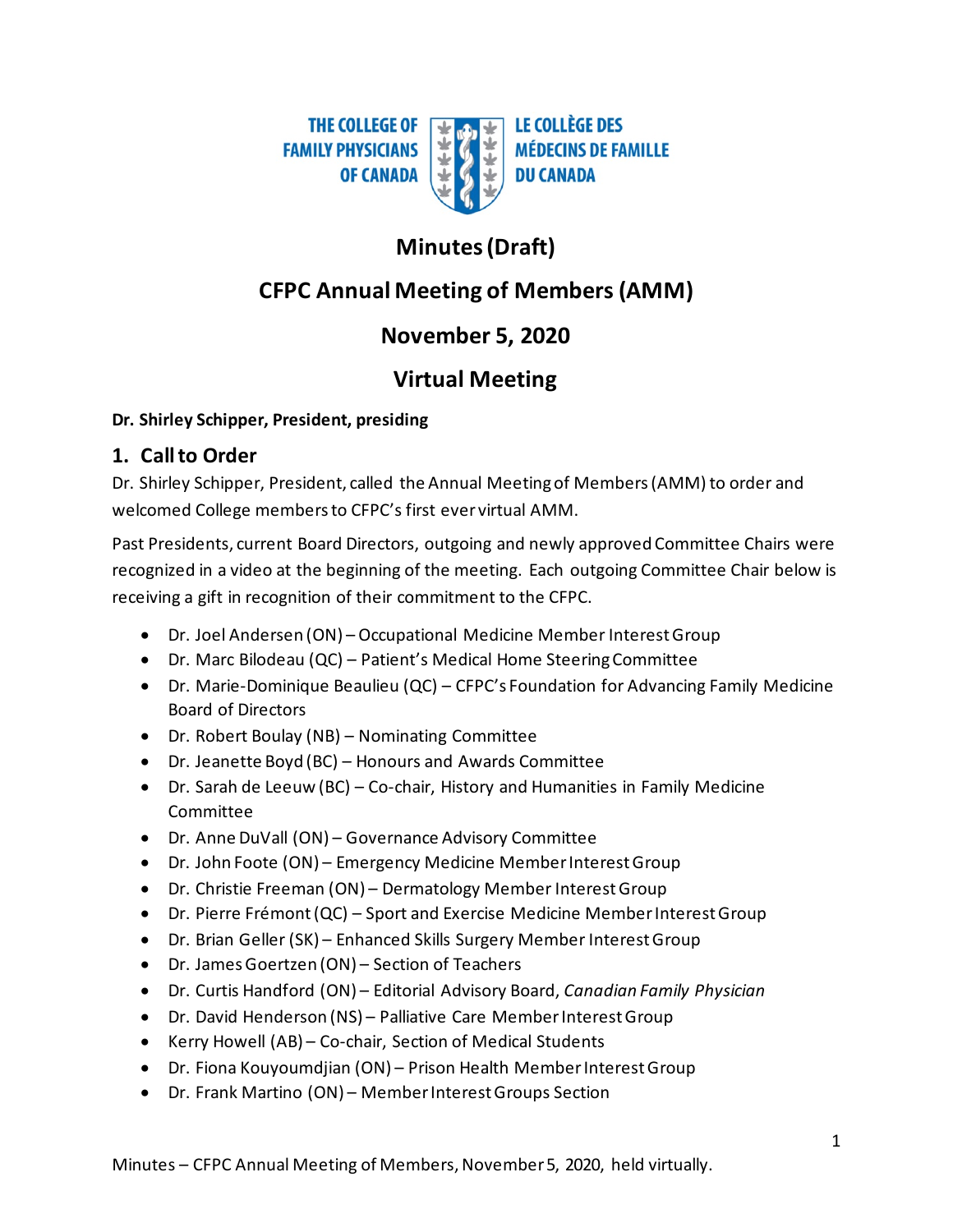- Dr. Patricia Mirwaldt (BC) Mental Health Member Interest Group; Co-chair, Collaborative Working Group on Shared Mental Health Care
- Dr. Benjamin Schiff (QC) Hospital Medicine Interest Group
- Dr. Mark Woo (ON) Section of Residents
- Dr. Keith Wycliffe-Jones (AB) Residency Accreditation Committee
- Dr. Joyce Zazulak (ON) Co-chair, History and Humanities in Family Medicine Committee

## **2. 2019-020 Memorial Roll of CFPC Members**

Members in attendance remembered all our colleagues who died between September 30, 2019 and September 30, 2020. Their names were included in the meeting materials.

## **3. Minutes of 2019 Annual Meeting of Members**

**Moved and seconded by Drs. Paul Sawchuk and Brady Bouchard:**

#### **Minutes**

**That** the minutes of the CFPC Annual Meeting of Members held in Vancouver, British Columbia, on October 31, 2019, be approved.

Updates on the two action items were circulated.

### **Carried.**

### **4. By-law Amendments**

### **Moved and seconded by Drs. Alan Katz and Yan Yu:**

### **Amendments to By-law No. 1 to permit virtual meetings of members**

**That** By-law No. 1, as amended in the form approved by the Board and presented to members of the Corporation for approval, whose amendments are as follows:

- (i) The change of the heading of paragraph 11.4 to "Place of Meetings or Virtual Meetings" and the addition of the following to the end of that paragraph: "If the Directors call a Meeting of Members under the Act, those Directors may determine that the meeting shall be held, in accordance with the Act, entirely by means of a telephonic, an electronic, or other communication facility that permits all participants to communicate adequately with each other during the meeting.";
- (ii) The removal of the words "present in person" in the first sentence of paragraph 11.10; and
- (iii) The amendment of paragraph 13.1 to add wording to confirm that the amendments are effective when made by the Board in accordance with the Act but shall not be in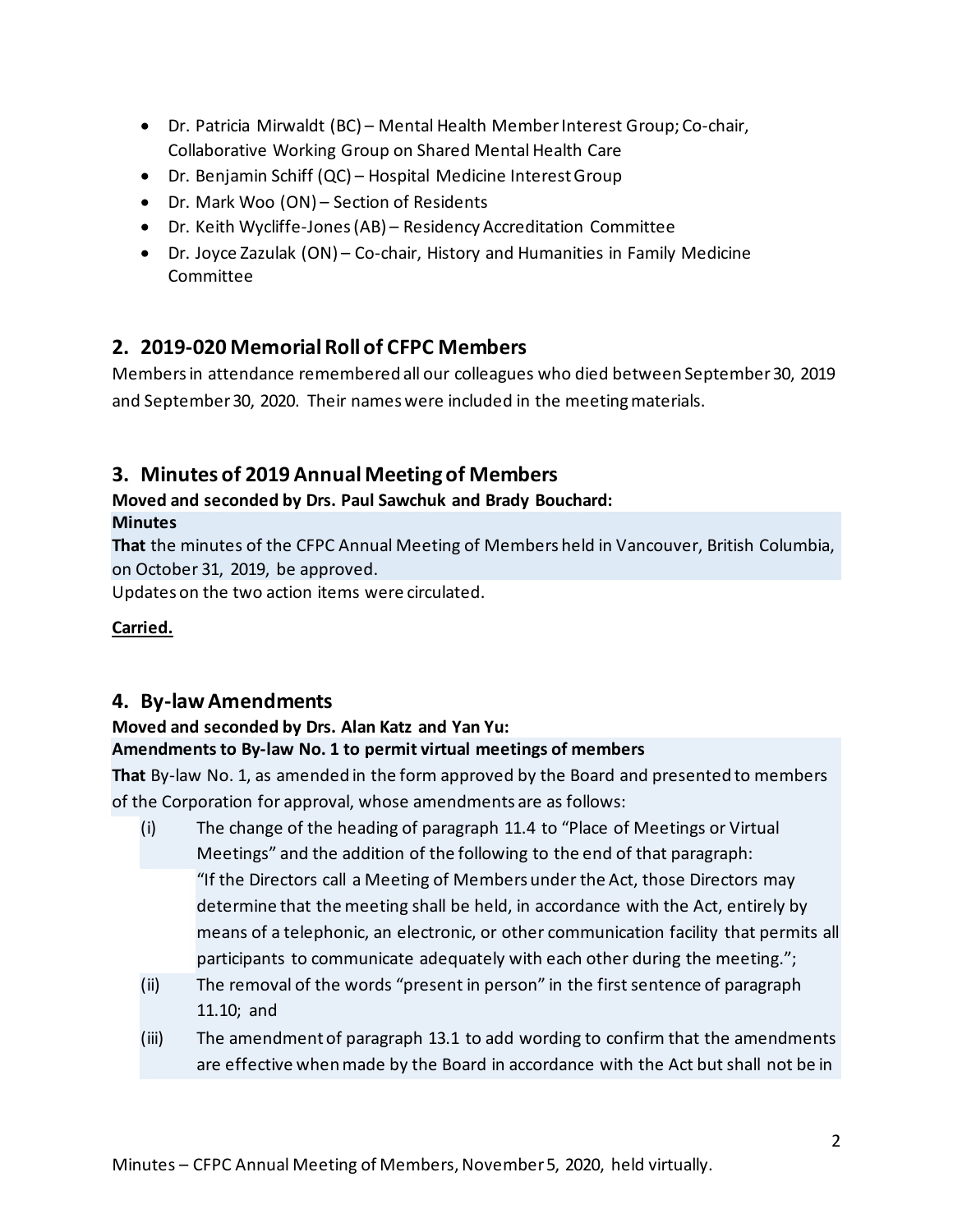force going forward unless they are confirmed by the Members at the Meeting of Members;

is hereby approved as the By-law No. 1 of the Corporation and By-law No. 1 of the Corporation in the form as it existed prior to the above amendments is hereby repealed;

**Further that** any of the officers and directors of the organization are hereby authorized and directed for and on behalf of the Corporation to execute and deliver all such documents and to do all such other acts and things as they may determine to be necessary or advisable to give effect to this Resolution.

**Context:** In accordance with the Canada Not-for-profit Corporations Act, the amendments permit CFPC AMM's to be held virtually. The Board of Directors approved the necessary amendments on September 1, 2020, in light of the COVID-19 pandemic. Member confirmation was required for the amendment to remain effective.

#### **Carried.**

# **5. Term Confirmation – Additional Board Director appointed by the Board Moved and seconded by Drs. Jean-Pierre Arseneau and Carrie Bernard:**

### **Term Confirmation – Additional Director appointed by the Board**

#### **Part A: Fixing the number of Directors**

**Whereas** the Articles of the Corporation provide for a minimum of nine (9) Directors and a maximum of eighteen (18) Directors;

**That** the number of Directors of the Corporation, within the minimum and maximum number of Directors provided for in the Articles, is hereby determined to be increased from eleven (11) to twelve (12) Directors.

#### **Part B: Additional Director – Dr. Sarah Funnell**

**Whereas** in accordance with the Articles of the Corporation and paragraph 4.6 of the Corporation's By-law No. 1, the Board appointed Dr. Sarah Funnell as an additional Director effective August 15, 2020, for a term expiring at the close of the next Annual Meeting of Members;

**And whereas** Dr. Funnell's appointment was based on her perspective as an individual who self-identifies as First Nations, provides care for the Akwesasne First Nation, and is engaged in leadership positions in national organizations and academic institutions; and on the Corporation's commitment to enhance equity, diversity, and inclusion among its leadership and to do its part in addressing the relevant recommendations of the Truth and Reconciliation Commission of Canada;

**That** Dr. Sarah Funnell of Ottawa, Ontario, be approved by members as a Director of the Corporation for a term commencing November 5, 2020, and continuing until the close of the Annual Meeting of Members to be held in 2023.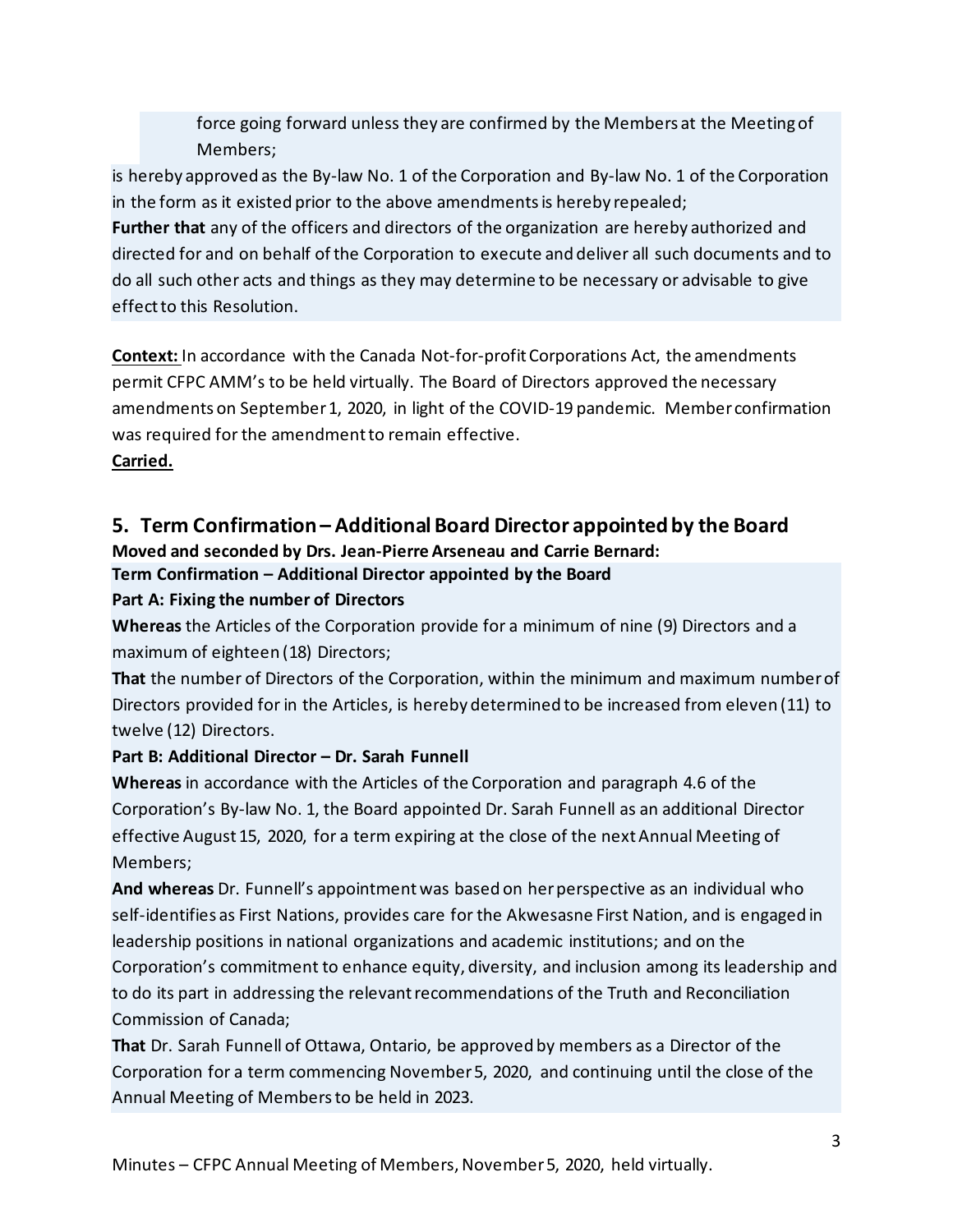**Context:** In accordance with the Canada Not-for-profit Corporations Act 128(1), the CFPC's Articles, and CFPC By-law No. 1 paragraph 4.6, the Board appointed Dr. Funnell as an additional 12th Board Director, August 15, 2020. Dr. Funnell was identified early in the application phase of the 2020 Board Director election process, as meeting CFPC's primary competency grid for Board Directors and offering a new perspective as an individual who self-identifies as First Nations, provides care to the Akwesasne First Nation, and is engaged in leadership positions across national organizations and academic institutions. Dr. Funnell's skills, experiences, and perspectives align with CFPC's commitment to enhance equity, diversity, and inclusion and to do our part to address the relevant recommendations of the Truth and Reconciliation Commission (TRC) of Canada. Members were required to approve that Dr. Funnell could continue as a Board Director beyond the time of the AMM.

#### **Discussion:**

- Dr. Martin Potter asked: "why was it necessary to increase to 12 members, instead of just adding Dr. Funnell when one was gone, to maintain 11?"
	- $\circ$  The Board had been discussing how to enhance the diversity of the leadership of the College, in particular how to have Indigenous physician voices across the organization. When the Nominating Committee shared that Dr. Funnell was among the excellent applicants for the position, it felt like an opportunity not to be missed. The Board wanted to ensure that her Indigenous perspective was added to the Board as soon as possible. It still wanted members to have the opportunity to elect an applicant to the Board. Options were discussed and our by-laws were used to guide us. In the end, the Board felt the opportunity to appoint Dr. Funnell from August to November 5<sup>th</sup> and then get member approval for her to continue on the Board, while continuing to hold a contested election, was the best option for the CFPC.

#### **Carried.**

• After the motion was approved, Dr. Boulay, Chair of the Nominating Committee, was asked by Dr. Stephen Hawrylyshyn "why did the Nominating Committee/Board feel they couldn't have Dr. Funnell join the Board as a guest to provide her input for the remainder of the 2020 term, and then work to elect two positions to the Board and allow the CFPC members to have a say on who they want to represent them on the Board?" Dr. Hawrylyshyn shared a follow-up comment that "My understanding was that one of the goals of transitioning to an online open Board nomination process was to improve engagement and transparency; that it feels like a step backwards when a small non-elected Nominating Committee can basically decide who gets on the Board".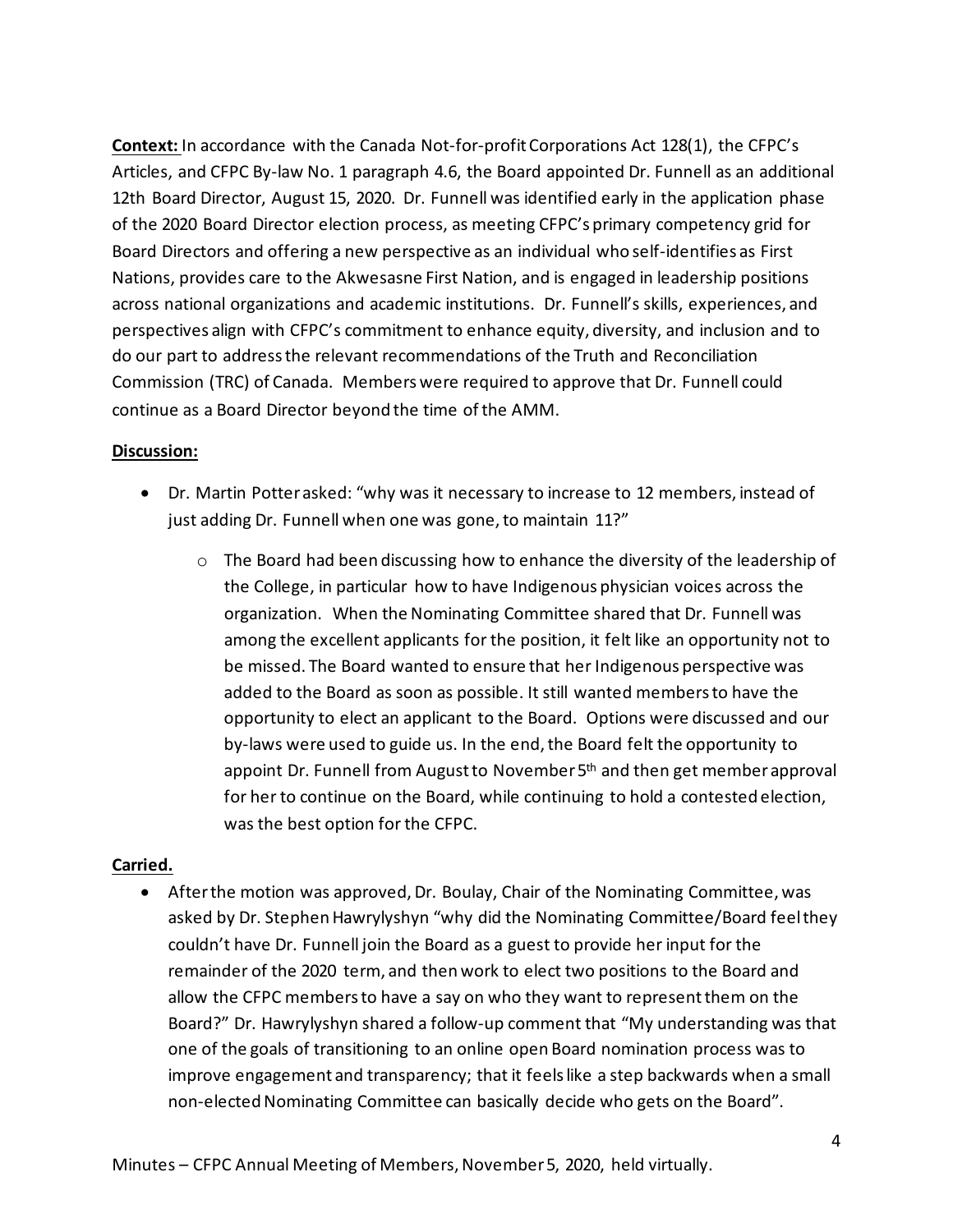- $\circ$  Dr. Boulay shared that there was an impressive field of talent among the applicants. He shared the Nominating Committee's discomfort regarding its recommendation to the Board about which applicants to forward to members for the purposes of election. Uncomfortable because one applicant in particular had the competencies and perspectives that the Board was looking for (outlined above). The direction that the Board ultimately took, followed multiple special meetings on this topic and was not arrived at easily.
- o Dr. Lemire shared that the Board and Staff recognize that addressing issues of equity, diversity and inclusion is not a one-person job. Adding Dr. Funnell to the Board is one step in stimulating the appropriate reflection required to continue our efforts in this area.

### **6. Report of the President and Chair of the Board**

The Annual Report was shared through the agenda and Dr. Schipper will provide the State of the College address Friday.

## **7. Report of the Executive Director and CEO**

Dr. Francine Lemire shared highlights of the past year focused on:

- Thanking membersfor your work addressing the global pandemic and providing the required care for your patients and communities.
- CFPC's pivot to support members with practical resources, timeline adjustments for examinations and Mainpro+ credit reporting, and advocacy related to COVID-19.
- Advocacy on behalf of family physicians in Canada
	- o Protecting family medicine terminology
	- o Encouraging government to introduce universal public pharmacare
	- o Meeting regularly with governments to support all family physicians
- Production of quality CPD programs, practical resources to support members, new residency training program accreditation standards to continue to enhance family medicine training standards and evaluation.
- Taking stock of our strategic priorities, anticipating repercussions on family practice and society as a whole from the pandemic and racial unrest.
- Working together to address and eliminate racism in family medicine.
- Addressing the delayed 2020 membership renewals and thanking members for your patience.
- Addressing the unprecedented technical problems encountered by approximately 7% of exam candidates who wrote the certification examination in October.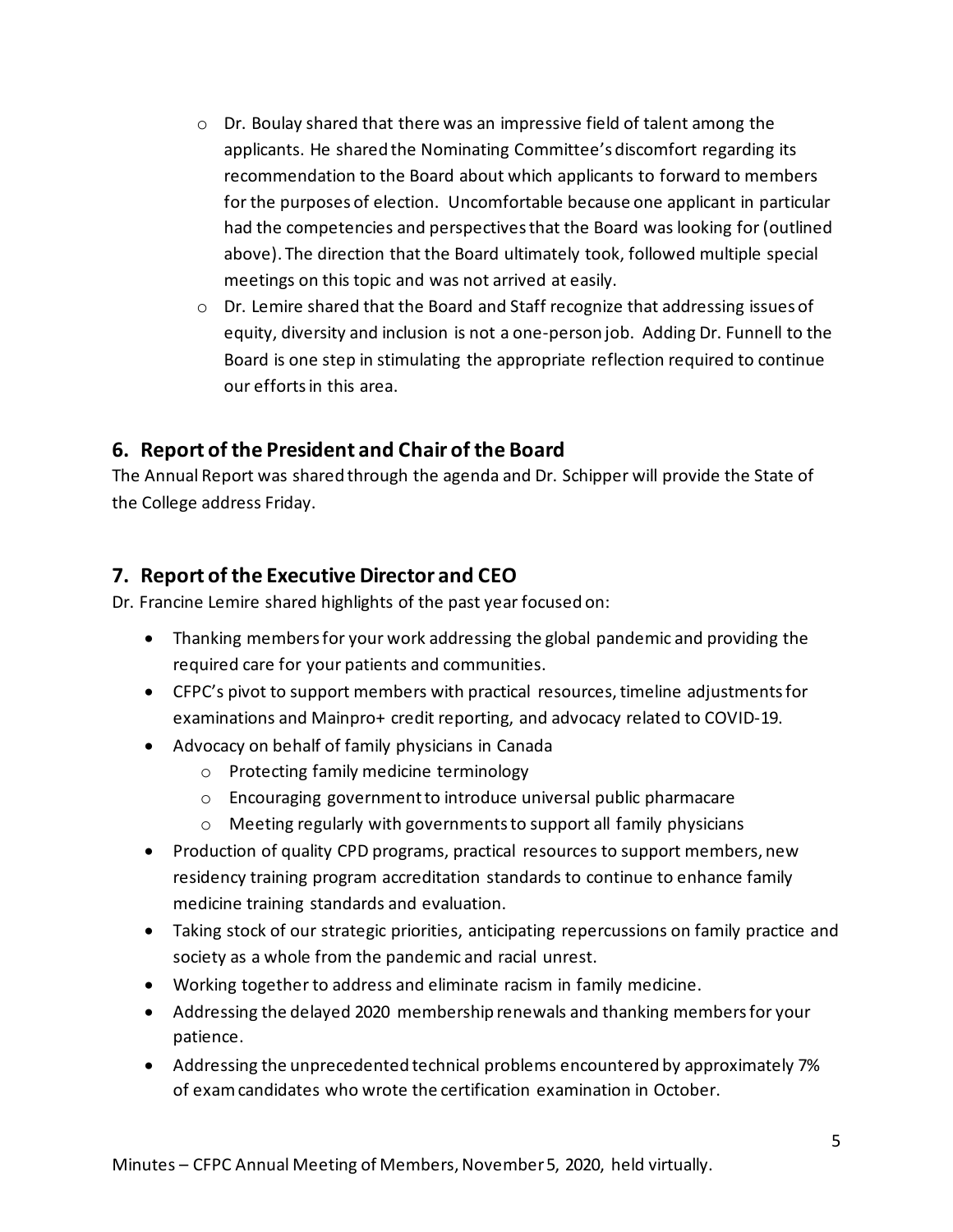• Achievements of our *Canadian Family Physician* journal.

### **8. Report of the Nominating Committee**

Dr. Paul Sawchuk is completing his service on the Board of Directors and was recognized.

Dr. Robert Boulay, Chair of the Nominating Committee announced the results of the election.

- There were 15 applicants for one Director-at-Large vacancy.
- The Nominating Committee focused on identifying individuals who would make a positive contribution to the governance of the CFPC at this time, considering the diversity of our membership, and complementing the mix of current Directors.
- Four candidates were forwarded for the new Director-at-Large position. The election also requested confirmation of the new President-Elect, Secretary-Treasurer and an additional term for one current Board Director.
- Dr. Boulay thanked members for approving the appointment of Dr. Funnell for a 3-year term on the Board (Section 5). The Nominating Committee identified her interest in a Board position now, as a voice that the Board was looking for at its table.
- A total of 2,217 (5.7%) of members voted electronically (compared with 5.8% last year).

Results: 2020-21 Board of Directors

- Dr Jean-Pierre Arseneau, Director-at-Large (newly elected for an additional 3-year term)
- Dr Carrie Bernard, Director-at-Large (continuing her term)
- Dr Brady Bouchard, Director holding the office of President-Elect (newly elected)
- Dr Catherine Cervin, Director holding the office of President (acclaimed)
- Dr Sarah Cook, Director-at-Large (newly elected)
- Dr Sarah Funnell, Additional Director (3-year term newly approved by members in section 5)
- Dr Marie Giroux, Director-at-Large (continuing her term)
- Dr Alan Katz, Director-at-Large (continuing his term)
- Dr John Maxted, Director-at-Large (continuing his term)
- Dr Christie Newton, Director holding the office of Honorary Secretary-Treasurer (newly elected)
- Dr Shirley Schipper, Director holding the office of Past President (acclaimed)
- Dr Yan Yu, Director-at-Large (continuing his term, in his first five years of practice)

### **9. Report of the Honorary Secretary-Treasurer**

The meeting package circulated to members outlined:

• Revenues and expenses related to the 2019-2020 unqualified (clean) Auditor's report and audited financial statements – surplus for the year ended May 31, 2020 was \$353,855 (0.8% of the 2019-2020 operating budget).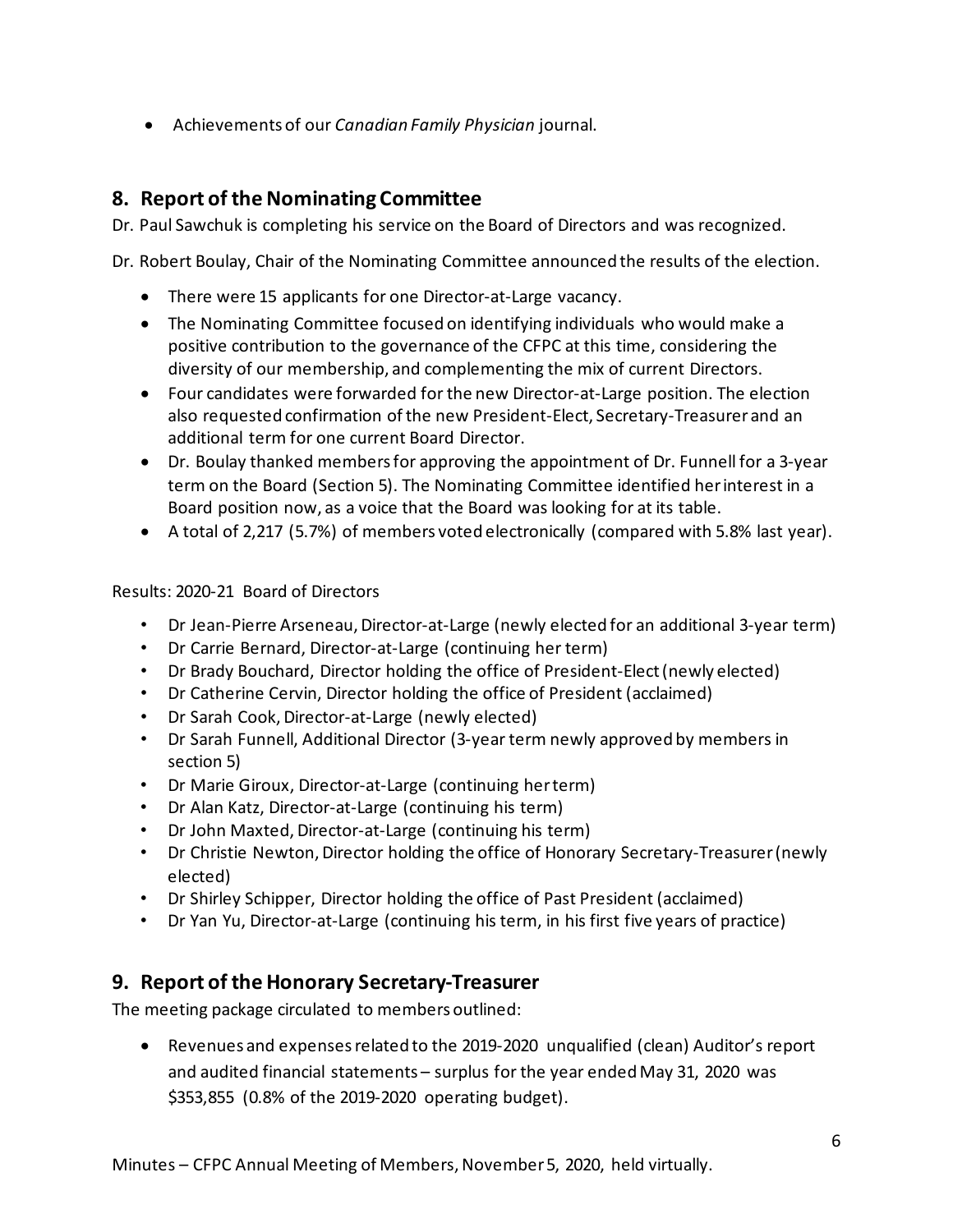- The commitment to maintain the fee for the 2021 Certification Examination in Family Medicine (FM Exam) and Emergency Medicine Certificate of Added Competence Examination (EM Exam), the same as in 2019 and 2020.
- The commitment for an ongoing CFPC subsidy for FM Exam candidates, such that in 2022 and each year after, the annual FM Exam fee increase will not exceed 2% or the level of inflation, whichever is higher per year.
- The decision for the EM Exam fee to cover all direct and shared expenses such that the annual fee increase for the EM Exam will increase by an amount no greater than 10% per year, beginning in 2022 and for the next five years.
- Revenues budgeted for 2020-2021 are in the amount of \$47,831,389. Expenses are in the amount of \$48,286,410, for a budgeted deficit of \$455,021. There are uncertainties during the pandemic and a total of \$8,106,995 of reserve funding has been committed to the 2020-2021 budget. Uncommitted reserve funds in the amount of \$20,785,563 remain.
- The 2021-2022 macro budget development anticipates a deficit of \$795,089.

Dr. Brady Bouchard, Honorary Secretary-Treasurer, referenced the reports circulated.

- Deloitte LLP completed their audit of the College's financial statements for the year ended May 31, 2020 and provided a clean audit report.
- For greater transparency and clarity, the audited financial statements are now formatted using full cost accounting.

### **a) 2021-2022 Membership fees**

### **Moved and seconded by Drs. John Maxted and Christie Newton:**

### **2021-2022 Member Fees**

**That** the 2021–2022 fees remain at 2017–2018 levels.

**Context:** Recognizing the impacts of COVID-19 on members' income, the fees are not being increased, despite forecasting a deficit. Fees have remained the same since June 1, 2017.

### **Discussion:**

Responses provided by Dr. Bouchard and Theresa Maguire-Garber, Executive Director, Corporate Services:

• Dr. Hawrylyshyn asked: "Did the CFPC consider dropping the fees this year in light of the crisis and physicians financial struggles? We've got a massive reserve fund for a rainy day, and it would have been a very welcome gesture to tell all members that the college stands by them in these difficult times. Some PTMAs [provincial and territorial medical associations] did this and the gesture was very well received."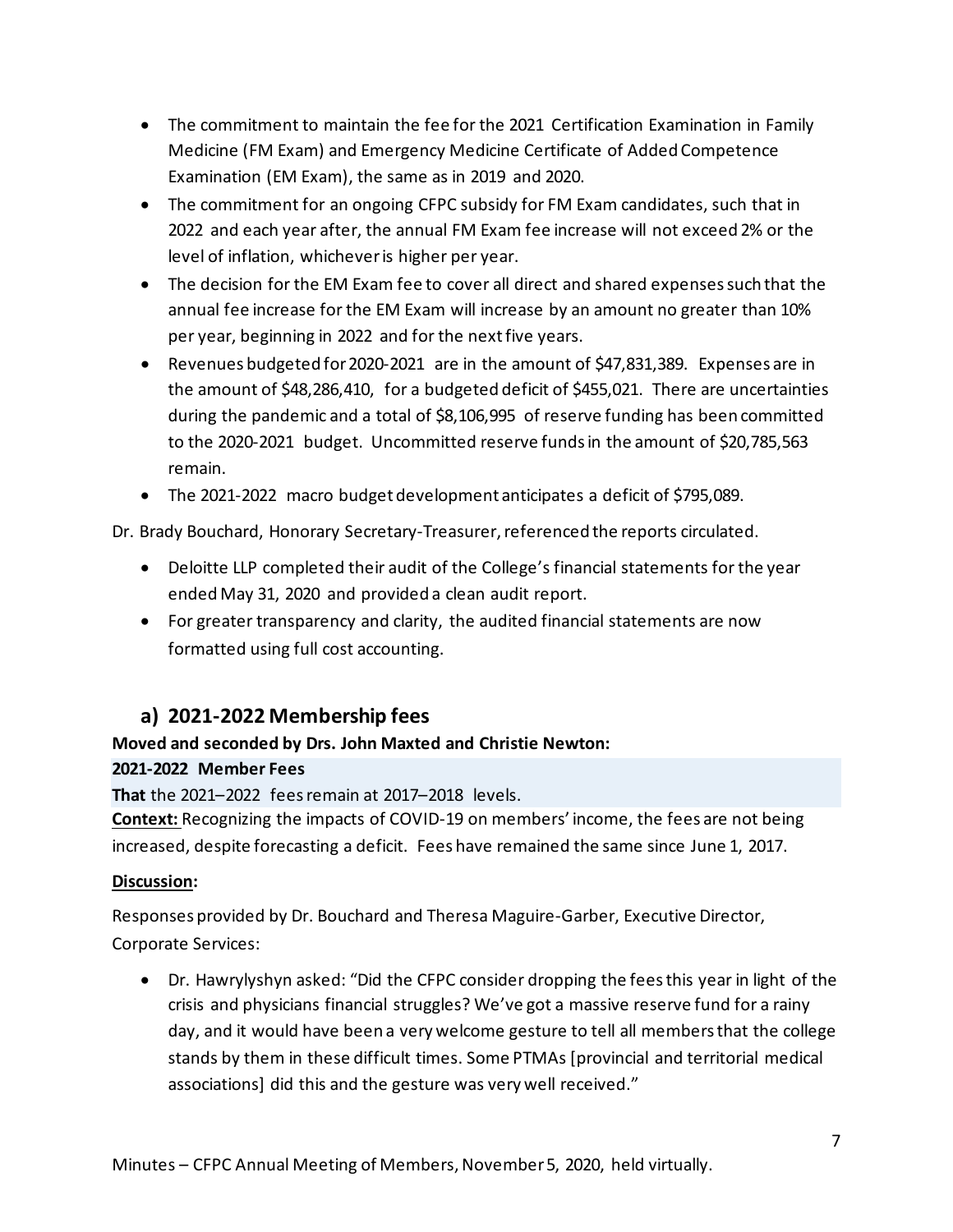- $\circ$  The Board discussed this a lot. Understanding the financial pressures facing many family doctors due to COVID-19, the Board's recommendation is for membership fees to remain the same, even though we have a forecasted deficit. This will be the fifth year where members have paid the same fee. The Board is proud of the changes made to ensure that the ongoing CFPC subsidy for candidates of the Certification Examination in Family Medicine, provides a predictable annual fee increase not to exceed 2 per cent or the level of inflation, whichever is higher per year. The Board's recommendation keeps in mind the tax implications to decreasing membership fees, the many uncertainties that remain regarding the impacts of the pandemic, and the importance of maintaining the financial health of the organization.
- Dr. Jim Thompson asked: "If the College is running a deficit, what is the broad brush for remaining solvent?"
	- o The deficit estimated is not really a solvency issue. The budget is comprised of a number of estimates that are monitored throughout the year. The forecasted deficit is 1% of our operating budget and we are confident that by the end of the year we will be at a balanced budget. We are using some of our reserve funds this year – in relation to COVID-19 and the timing of receiving membership fees.

#### **Carried.**

### **b) Auditor**

#### **Moved and seconded by Drs. Catherine Cervin and Marie Giroux:**

#### **External Auditors**

**That** Deloitte LLP be appointed as the CFPC's external auditor for a further two-year period starting with the 2020–2021 fiscal year.

**Context:** Deloitte LLP was appointed as the external auditor for a three-year term starting with the 2017-2018 fiscal year, with the option of extending an additional two years. The conclusion of the 2019/20 external audit marks the end of the appointment. Deloitte LLP has

demonstrated good knowledge and extensive audit diligence in the past. It was recommended that Deloitte be appointed for the additional two years. A Request For Proposal process will be undertaken for the 2022-23 fiscal year.

#### **Discussion:** none

### **Carried.**

## **c) Fiscal year**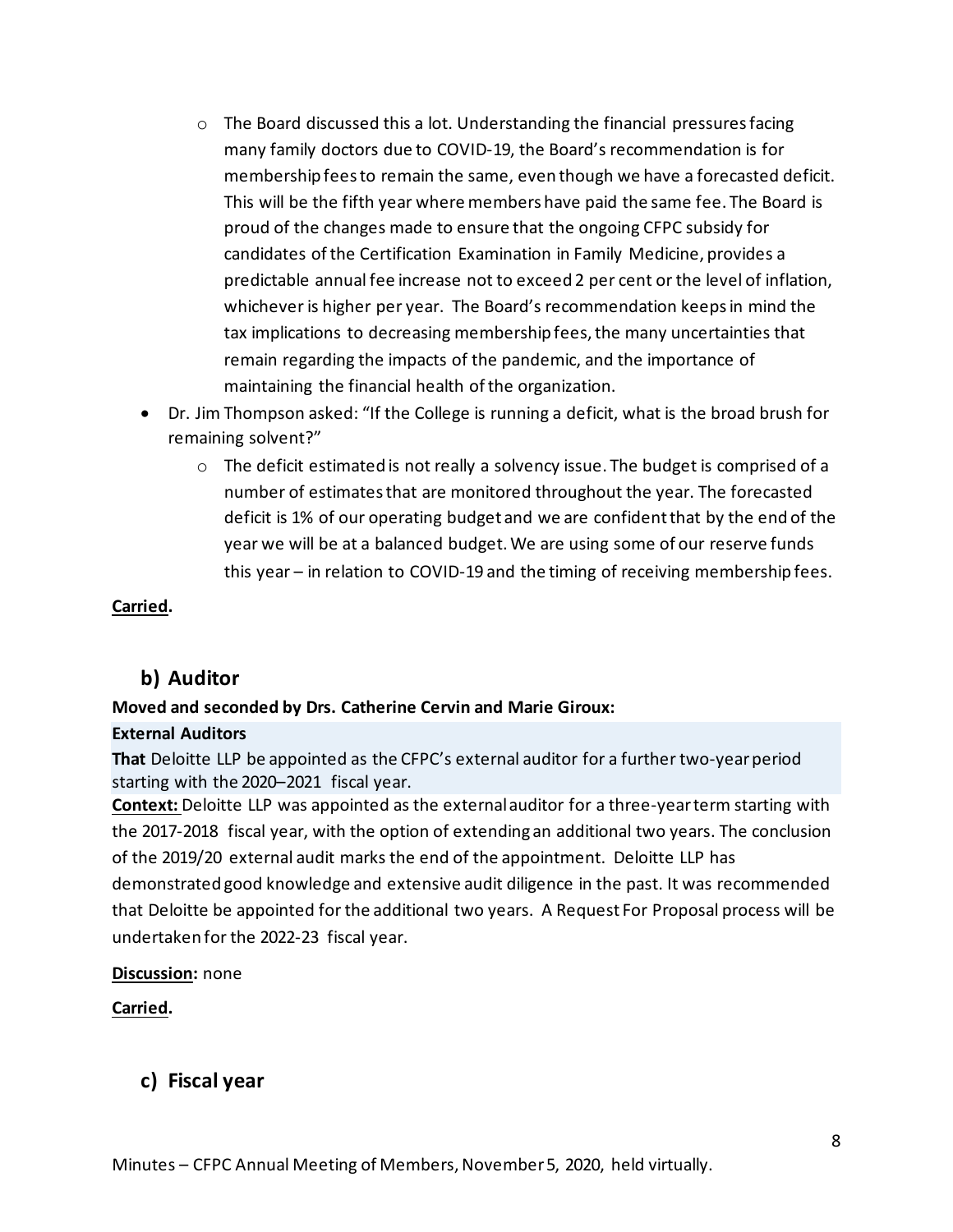#### **Moved and seconded by Drs. Brady Bouchard and Jean-Pierre Arseneau:**

#### **Amendments to Fiscal Year and Calling of Annual Meetings of Members**

**That** the fiscal year of the College of Family Physicians of Canada be changed to March 1st to February  $28<sup>th</sup>$  (29<sup>th</sup> in a leap year);

**Further that** this change be effective as of the 2023–2024 fiscal year (March 1, 2023, to February 29, 2024);

And further that financial statements be provided to members no later than August 31<sup>st</sup> following the fiscal year end;

**And further that** the length of time from the fiscal year end until the Annual Meeting of Members be changed from a maximum of six months to a maximum of nine months.

Context: Our current fiscal year runs June 1<sup>st</sup> to May 31<sup>st</sup>. It was recommended that our fiscal year be changed to March 1<sup>st</sup> to the last day of February. Reasons include:

- The review and reconciliation of all Family Medicine Forum (FMF)-related revenues and expenses could be completed within a fiscal year.
- Fees for the Certification Examination in Family Medicine (FM Exam), which is typically offered twice per calendar year, would be in the same fiscal year.
- It would naturally align workflows.

The Canada Not-for-Profit Corporations Act permits us to apply for an exemption from the requirement for the Annual Meeting of Members to be within six months of the fiscal year end, providing there is no prejudice to members. Memberswill continue to receive financial statements within six months of the fiscal year end and be invited to submit questions for immediate response. There will still be an opportunity for questions at the Annual Meeting of Members where the results of the audit will be presented within nine months of the fiscal year end. At least two-thirds membersupport is required to make this change.

#### **Discussion:**

Responses provided by Dr. Bouchard and Theresa Maguire-Garber, Executive Director, Corporate Services:

- Dr. Ruth Wilson asked: "Please explain why the fiscal year end needs to be changed?"
	- $\circ$  The new fiscal year aligns with the operating year and workflows. It permits the review and reconciliation of all Family Medicine Forum-related revenues and expenses to be completed within a fiscal year. Fees for the Certification Examination in Family Medicine, which is typically offered twice per calendar year, will be in the same fiscal year.

#### **Carried by more than 2/3 approval.**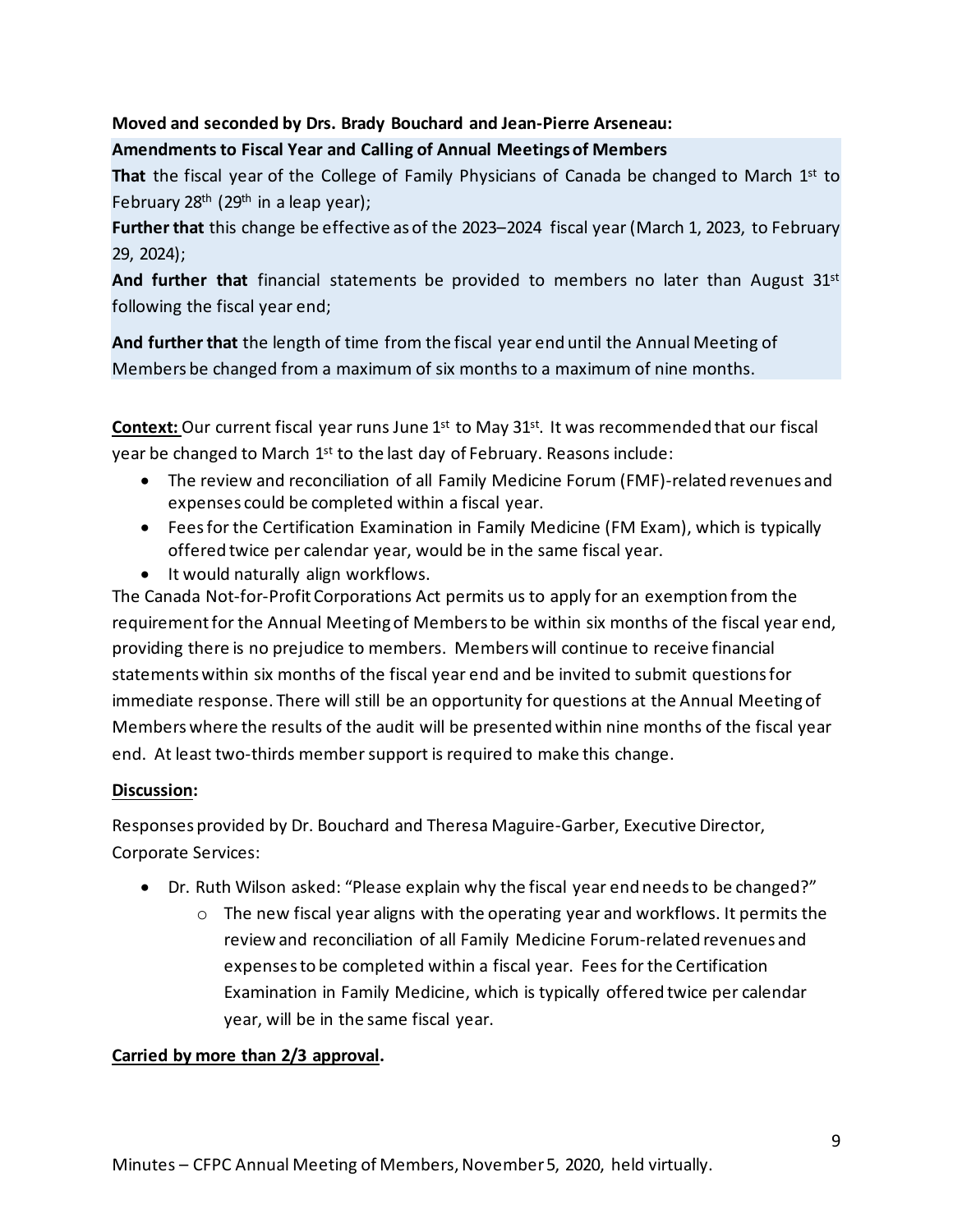### **10. Question and Answer (Q&A) Session**

Dr. Catherine Cervin, President-Elect, moderated the Q&A session. Questions were invited (i) prior to the meeting, as members reviewed the agenda and reports, (ii) throughout the meeting. Q&A's not already included above included:

- Dre Mia-Fay Nadeau asked : « Pouvez-vous élaborer sur comment les résidents ayant fait l'examen de certification seront compensés, et est-ce que ces derniers devront refaire leur examen ? Allez-vous refaire affaire avec Prometric pour les prochains examens? » [Can you explain how residents who wrote the certification exam will be compensated? Will they have to redo the exam? Will you continue to do business with Prometric?]
	- o Dr. Lemire shared her response in French, transcribed as follows: To summarize, the candidates who were impacted by technical difficulties during the fall certification exam are in three categories. Approximately 85 candidates' examinations ended prematurely. They had 225 minutes instead of 255 minutes to write the exam. Eleven Francophone candidates were disconnected earlier then expected. When they reconnected, they could not continue the exam or there were no Francophone supervisors. And thirdly, there is a group of 18 candidates whose exam answers were deleted. The issues resulted from technical issues by our exam vendor, Prometric.

We have contacted all candidates impacted by these issues. The group of 18 candidates are required to redo the exam. Their exam fees will be reimbursed as well as appropriate travel expenses incurred to rewrite the exam.

There are a few in the group of Francophones who, when given the choice, opted to rewrite the exam and we will offer them the same compensation. For the remainder of the affected candidates, the majority have decided to wait and see the results of their exam as opposed to re-writing immediately. If the candidate passes, no further follow-up will be needed. If a candidate does not pass and was impacted by the situation that I have just described, they will be awarded a "no standing" result and will have to redo the exam. Their exam fees will be returned to them and expenses covered when they rewrite. Prometric committed to providing the reimbursements to those who rewrite the exam.

We acknowledge that because the College engaged Prometric, we have a reputational responsibility and a membership responsibility. The majority of our candidates are residents. I think we all agree that this type of experience will affect their level of confidence in our organization. In addition to personalized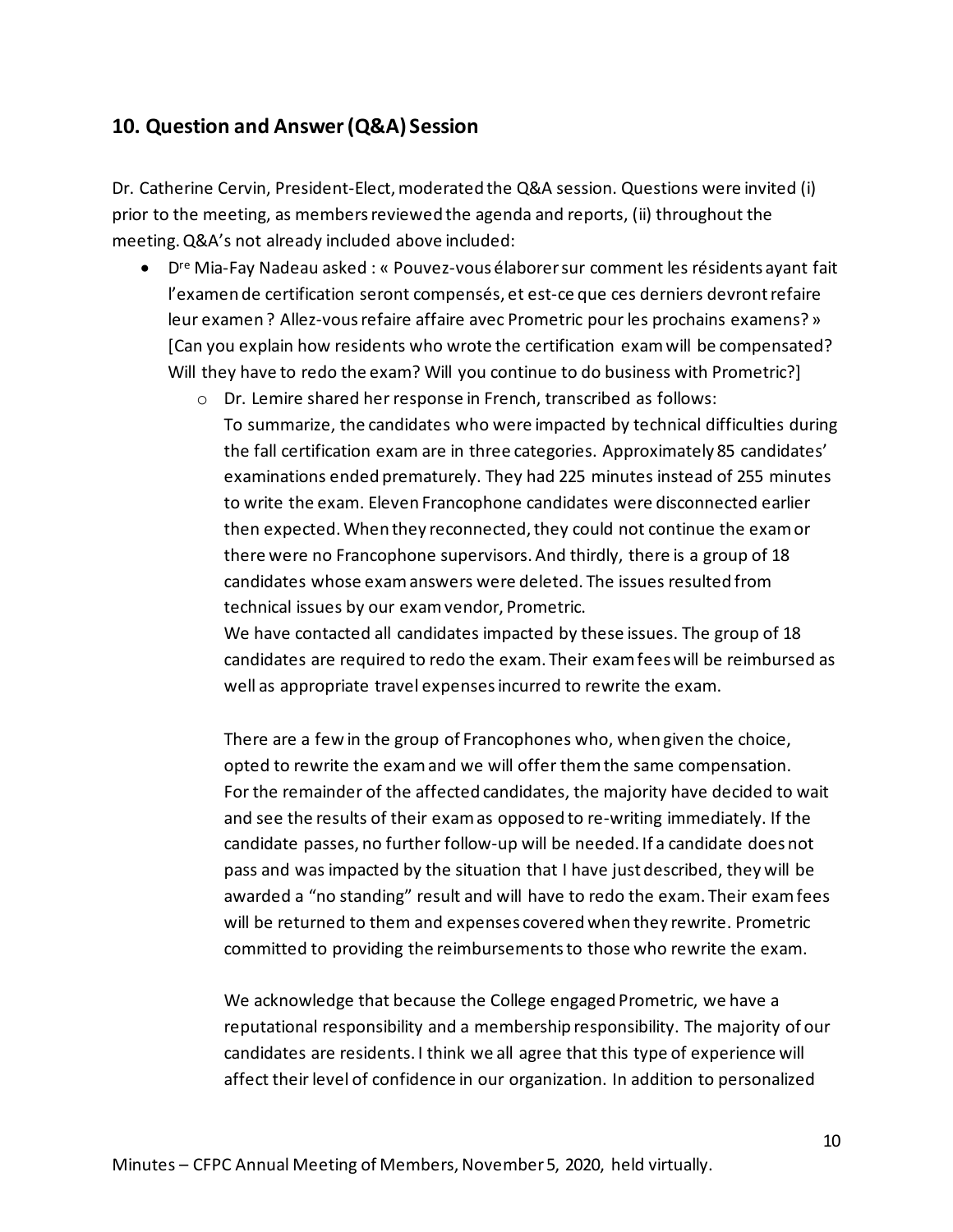support to those who have been impacted, we will also provide them with one year of complimentary membership as a gesture of goodwill.

We have a contract with Prometric that will remain in place for another three years. Members of our Executive and Exam teams, including myself, have met with Prometric. They acknowledge their errors and the impact of them. They described to us how they will work to prevent a recurrence of these problems and we have determined that their quality assurance process remains robust.

We will continue to work with Prometric for several reasons. We must realize that there are not many companies who can provide online exam services to accommodate the number of candidates that we have and the type of exams that we offer. Our exams are not multiple-choice. Candidates must write their answers. This technological element cannot be met by any company. We have determined that Prometric is the best company to do this.

In addition, we use a specialized software tool to mark the write in answers to each exam question in a more efficient manner. This tool was developed collaboratively with the Medical Council of Canada. Our ability to use this tool is indirectly linked to the formatting of the exam in the Prometric platform.

- Dr. Lin Hunt asked: "For members currently practicing in the USA can the number of AMA accredited CMEs be increased?"
	- o Dr. Jeff Sisler, Executive Director of Professional Development and Practice Support shared that this is something reviewed periodically and the question will be noted. We want to incent and encourage members to take part in Mainpro+ accredited programs but we allow members to claim credits from other organizations. We have a reciprocity agreement with the American Academy of Family Physicians and we allow up to 50 of the annual 250 credits to be from American Medical Association- or Royal College of Physicians and Surgeons of Canada- accredited events.

292 Participants: 204 voting members, 3 non-voting members (Associate/Student), 69 CFPC Staff, 12 Chapter Staff, 4 Other (American Academy of Family Physicians & Sponsors)